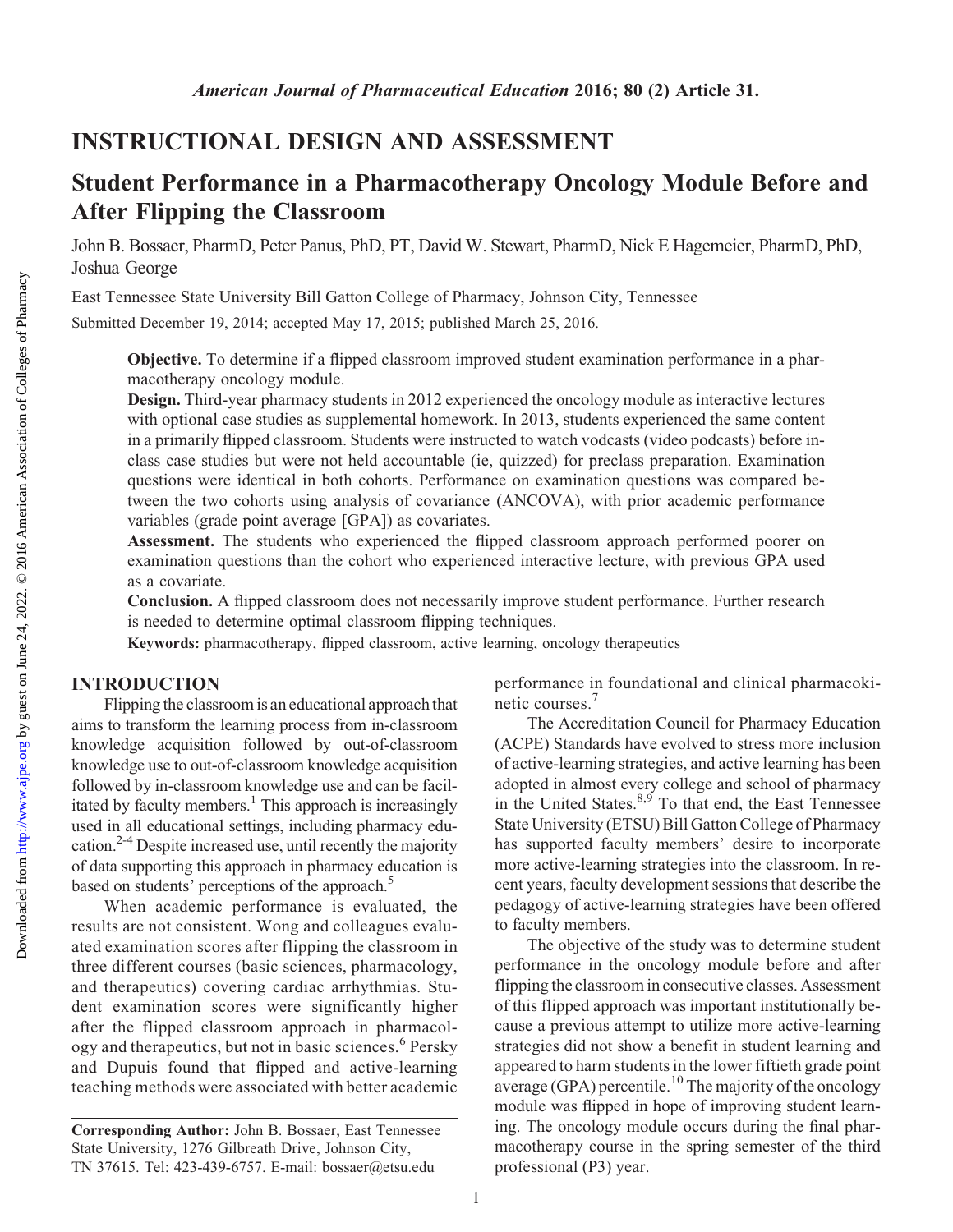## DESIGN

Similar to other flipped classroom work published, a design experiment methodology was used.<sup>11</sup> The oncology module was delivered to P3 students in 2012 using an interactive lecture format. Lectures incorporated anywhere from 2-5 audience response questions (Turning-Point) to allow for anonymous classroom assessment and rapid feedback on key points from the lecture. All lectures were delivered in a large classroom setting that allowed for laptop use and Internet access. Lecture capture technology was not used, but students were allowed to use digital voice recorders. Lecture material was supplemented with two formative quizzes administered via the online learning support system, Desire-2-Learn (D2L), v8.3 (Kitchener, ON, Canada). The practice quizzes covered lecture objectives at the Bloom's Taxonomy levels of knowledge and comprehension.<sup>12</sup> Each 10-question quiz could be taken an unlimited number of times and was drawn from a bank of 25 questions to allow students to repeatedly self-test comprehension of lecture material.

Nine practice cases also were available on D2L. The practice cases were designed to allow students to selfstudy at the level of application and analysis.<sup>12</sup> These cases were ungraded homework. In lieu of grading the homework, answer keys were posted from 4-7 days after presentation of the material. Students were free to selfassess their own performance on practice cases with subsequent review of the keys.

The oncology module was delivered to P3 students in 2013 using a mostly flipped approach. Of the 15 hours of lecture material, 10 hours were flipped. The introductory two hours on basic chemotherapy concepts, and the final three hours covering traditionally difficult concepts of solid organ and hematopoietic stem cell transplantation, were provided exactly as they were in 2012. The remaining 10 hours of interactive lecture were condensed to eight hours of 25-50-minute vodcasts without cutting meaningful content.

Faculty preparation for the vodcasts was minimal because they were developed from materials used for interactive lecture in previous years. It took approximately 10 hours to create the vodcasts using Camtasia Studio, v8.0 (TechSmith, Okemos, MI, normal cost \$270). These were uploaded to the university's iTunesU website. Students were assigned to watch the vodcasts prior to class but were not quizzed on the material or otherwise held accountable for this assignment. As with the 2012 cohort, two formative online quizzes could be taken an unlimited number of times to allow self-testing.

To balance the addition of eight hours of preclass work, four hours of face-to-face time were eliminated.

This resulted in a full six hours of face-to-face interaction facilitating case studies over the material from the vodcasts. As with the 2012 online case studies, the face-toface case studies were designed for students to learn at the levels of application and analysis. In most instances, practice cases used in 2012 were repurposed for the 2013 cohort with faculty facilitation. Unlike the 2012 students who had the option of completing the case studies independently and self-facilitating learning once the keys were posted, the 2013 students all experienced faculty facilitated, yet ungraded, cased-based instruction.

Both cohorts of students took the same end-of-module examination, which consisted of 15 matching questions asking students to associate chemotherapy drugs with unique toxicities, and 60 multiple-choice questions. The multiple-choice questions were designed to assess student learning at the knowledge, comprehension, application, and analysis levels of Bloom's Taxonomy.<sup>12</sup> For assessment of the flipped approach, only the 46 examination items pertaining to flipped material were evaluated in the analysis. The remaining 29 nonflipped material examination items, which included the 15 matching questions, were evaluated separately.

As part of the college's assessment plan, individual faculty members are encouraged to submit custom summative student evaluation questions for students. While student evaluation of faculty instruction is strongly encouraged, it is not required. For the 2013 cohort, custom evaluation questions asked students about their perceptions of vodcasts and in-class case studies. Student summative evaluation performance using a primarily flipped classroom was compared to previous student performance on the same examination a year earlier after interactive lecture delivery of content. Assessments were administered with paper and pencil in a proctored setting using Scantron to analyze scores. Approval for this study was obtained from the ETSU Institutional Review Board (IRB). All data were extracted from D2L and organized using Excel 2007.

For the practice quizzes, the following independent variables were collected for each student: number of attempts, high and low scores, scores on first and last attempt, range between high and low score, and number of days the practice quiz question pool was used. Grade point average (GPA) in undergraduate school, cumulative GPA within the college of pharmacy (COP), cumulative GPA in previous pharmacotherapy courses, and total score for the Pharmacy College Admissions Test (PCAT) also were included in the database. All data analyses were completed using SPSS, v19 (IBM Inc., Armonk, NY).

Oncology module examination scores, undergraduate GPA, COP GPA, pharmacotherapy series GPA and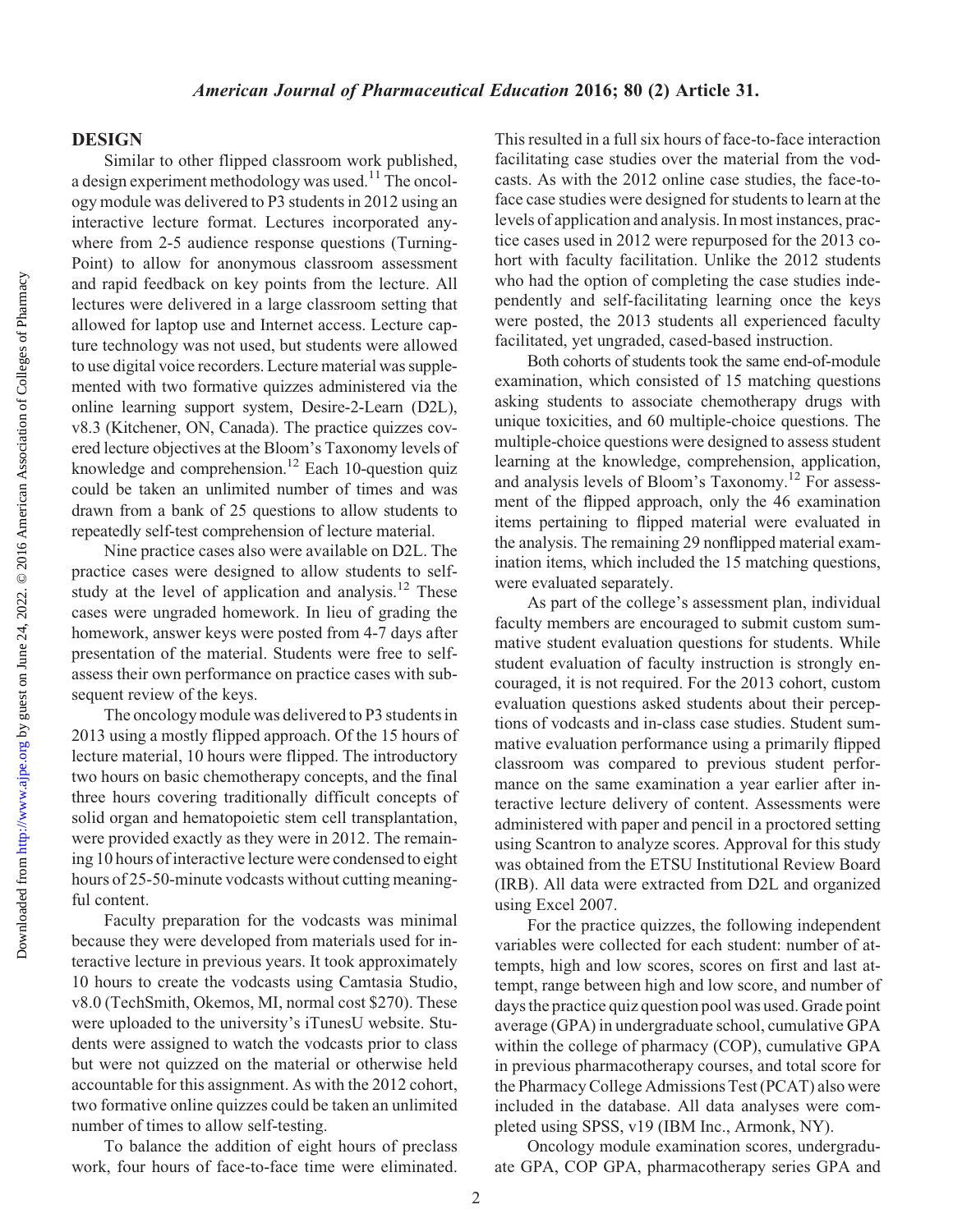total PCAT scores were analyzed by one-way analysis of variance (ANOVA), with testing for homogeneity of variances. The cohort year was used as the grouping variable. Analyses of covariance (ANCOVA) were conducted to determine if cohort performance was influenced by extraneous factors (GPA and PCAT scores).

All analyses were conducted with a single covariate. Finally, the oncology module examination scores for both cohorts were rank-ordered from low to high score regardless of year. The rank order was divided into upper and lower fiftieth percentiles. After separating, the cohorts were again broken into 2012 and 2013 cohorts. Two group comparisons of the oncology module examination scores were then conducted separately on the upper and lower fiftieth percentiles with cohort year as the grouping variable. All data are presented as average plus/minus standard deviation.

## EVALUATION AND ASSESSMENT

Students who received the interactive lecture oncology module in 2012 had a mean examination score of 89.5  $(SD=6.8)$  of subsequently flipped material; the 2013 students had a numerically lower mean examination score of 88.0 (6.9) on the flipped material (Table 1). Potential confounders that might affect the outcome of examination scores for the oncology module also were examined with ANOVA. There were no differences in the undergraduate GPA, COP GPA, or GPA in previous sections of the pharmacotherapy curriculum. However, 2013 cohort PCAT scores were higher than those of the 2012 cohort ( $p=0.003$ ).

Using the ANOVA results, an ANCOVA was performed to adjust examianation scores for undergraduate GPA, composite COP GPA, and pharmacotherapy GPA (Table 2). After adjusting for student academic performance while in pharmacy school, students receiving the flipped classroom approach did significantly worse  $(p=0.02)$  compared with the previous cohort. Similarly, adjusting for academic performance within the pharmacotherapy course series revealed that students experiencing the flipped classroom performed poorer  $(p=0.01)$ than students receiving the same material via interactive lecture. Because ANOVA revealed a significant difference between the cohorts, PCAT scores were not used in the ANCOVA analysis.

There was no difference  $(p=0.82)$  in student performance on the 29 examination items covering nonflipped material between the 2012 [85.9 (8.8)] and 2013 [86.2 (9.9)] cohorts. There was no significant difference in the oncology examination scores between the 2012 and 2013 cohorts in either the upper fiftieth percentile  $[p=0.49,$ 94.2 (3.6),  $n=42$ ; 93.9 (3.3),  $n=33$ ], or the lower fiftieth percentile  $[p=0.94, 83.4 (4.8), n=32; 83.5 (5.5), n=43]$ , respectively.

Summative teaching evaluations for students in the 2013 class included two questions about the oncology module. Thirty students (39.4%) completed parts of this evaluation. Using a 5-point Likert scale, students were asked the degree to which they agreed that "The vodcasts were helpful to my learning oncology material." Six strongly agreed and seven agreed (43.3% agreement) with the statement, while two strongly disagreed and six disagreed (26.7% disagreement). Seven students (23.3%) answered neutral and two students did not respond to the item. Using the same response scale, when

Table 1. One Way ANOVA on Variables for Both Cohorts (2012 n=72; 2013 n=76)

| Variable                                            | Mean | <b>SEM</b> | <i>p</i> value |  |
|-----------------------------------------------------|------|------------|----------------|--|
| Undergrad GPA                                       |      |            | 0.85           |  |
| 2012                                                | 3.5  | 0.05       |                |  |
| 2013                                                | 3.5  | 0.05       |                |  |
| PCAT Total                                          |      |            | 0.003          |  |
| 2012                                                | 60.8 | 1.6        |                |  |
| 2013                                                | 67.4 | 1.6        |                |  |
| COP GPA                                             |      |            | 0.41           |  |
| 2012                                                | 3.5  | 0.04       |                |  |
| 2013                                                | 3.6  | 0.04       |                |  |
| GPA (Pharmacotherapy I & II)                        |      |            | 0.33           |  |
| 2012                                                | 3.2  | 0.06       |                |  |
| 2013                                                | 3.3  | 0.08       |                |  |
| Oncology Module Examination (Flipped Material Only) |      |            | 0.18           |  |
| 2012                                                | 89.5 | 0.8        |                |  |
| 2013                                                | 88.0 | 0.8        |                |  |

Analysis of variance (ANOVA) performed to identify any differences between the cohorts. The average PCAT score was higher in the 2013 cohort. COP=College of Pharmacy; GPA=grade point average; PCAT=Pharmacy College Admissions Test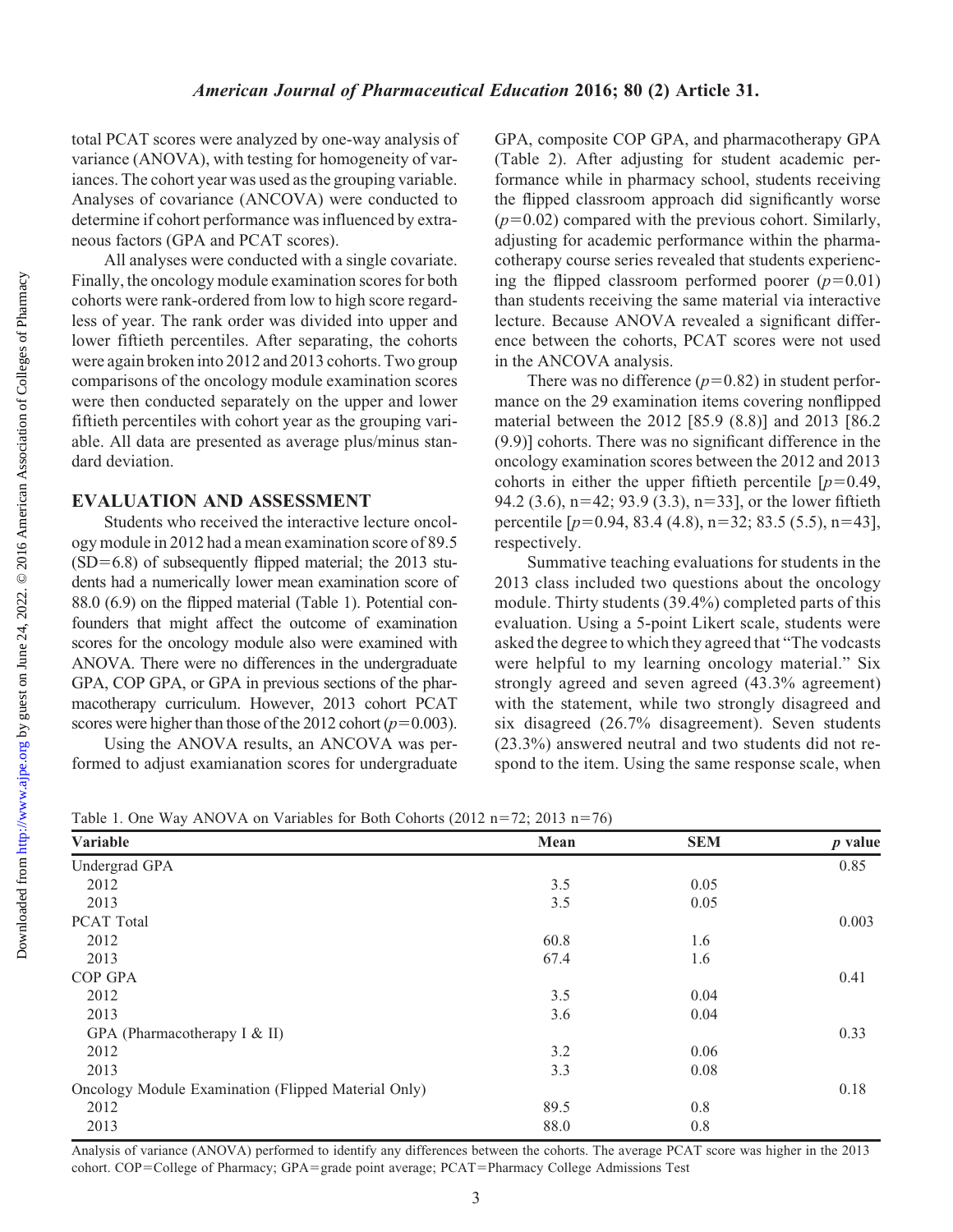Downloaded from

## American Journal of Pharmaceutical Education 2016; 80 (2) Article 31.

|                       |              |                   |           |                |                          | <b>ANCOVA</b>    |            |         |
|-----------------------|--------------|-------------------|-----------|----------------|--------------------------|------------------|------------|---------|
|                       |              | <b>Regression</b> |           |                | <b>Examination Score</b> | Grouped          |            |         |
| Covariate             | <b>Class</b> | <b>Slope</b>      | Intercept | $\mathbf{R}^2$ | p value                  | (adjusted means) | <b>GPA</b> | p value |
| Undergrad GPA         | 2012         | 3.93              | 76.0      | 0.06           | 0.056                    | 89.6             | 3.5        | 0.15    |
|                       | 2013         | 7.31              | 62.8      | 0.18           | < 0.001                  | 88.0             |            |         |
| COP GPA               | 2012         | 12.7              | 44.7      | 0.34           | < 0.001                  | 89.8             | 3.6        | 0.02    |
|                       | 2013         | 13.3              | 40.4      | 0.41           | < 0.001                  | 87.7             |            |         |
| GPA (Pharmacotherapy) | 2012         | 7.5               | 65.5      | 0.37           | 0.01                     | 89.9             | 3.2        |         |
| I & H                 | 2013         | 7.2               | 64.1      | 0.47           | < 0.001                  | 87.6             |            |         |

Table 2. Comparison of Cohorts' Examination Performance on Flipped Material by ANCOVA

 $COP = College$  of Pharmacy;  $GPA = grade$  point average

Analysis of covariance (ANCOVA) was performed to adjust for possible confounding covariates. PCAT was not used since there was a significant difference between the cohorts. A significant difference was found between examination scores when adjusting for COP GPA and GPA within the pharmacotherapy course series

asked the degree to which they agreed that, "Case discussions in class were helpful to my learning of oncology material," 12 strongly agreed and 13 agreed (83.3% agreement) with the statement, while one strongly disagreed and two disagreed (10% disagreement). One student answered neutral (3.3%), and one student not answer the question.

Despite the low response rate on the summative evaluation, 17 of the students provided commentary and qualitative feedback. In general, students seemed to appreciate the case discussions: "Completing the cases in class was helpful;" "The cases and in-class exercises were very informative and fun as well"). Students had mixed feelings about the vodcasts. Some enjoyed the vodcasts for their repeat viewing availability, but also felt they were "too long and detailed." Others said the "vodcasts are fine, but an interactive lecture is preferred."

There were numerous comments made about not liking "having lectures outside of class" and the added time commitment. Perhaps the most constructive summary of feedback came from one student comment, "I have mixed emotions about the podcasts. The only nice part about them was that I could rewind and re-listen. ... They were beneficial when I finally had time to sit down and listen to them all. However, I almost never came to class fully prepared because I just did not have enough time to listen to all of the podcast lectures before class."

## DISCUSSION

Discrepancies exist in the literature over the effect of flipped classrooms on student learning. While the general consensus is that active learning is beneficial, this study provides the second data set from the institution with negative results for flipping the classroom. While flipping the classroom can be a reasonable tool to engage students and promote higher-level critical-thinking skills, it is

important for faculty members to appropriately implement the approach.

The oncology module was flipped following Pierce and Fox's publication describing improved student learning with flipping the classroom in a renal pharmacotherapy module; however, the majority (67%) of the oncology module was flipped, compared with only  $\sim$ 17% of the renal module (four of 23 hours) in their analysis.<sup>11</sup> The extreme change from  $0\%$  flipped to 67% flipped is just one of several explanations for the apparent negative effect of the flipped classroom in our experience.

In both this analysis (flipping the oncology module) and the prior work from the institution (using activelearning strategies in a cardiovascular pharmacotherapy module), faculty members failed to ensure students completed the out-of-class assignments.<sup>10</sup> In this higher-level learning environment, students who come in without proper preparation will not learn at the same level as those who do. Unfortunately, we did not collect data on how many students watched the vodcasts prior to class. In fact, data from our previous research demonstrated a positive correlation between previous poor academic performance and likelihood to not perform well in the flipped environment when the class was rank ordered and separated into upper and lower fiftieth percentiles based on programmatic GPA.10

While we did not observe this correlation in the current analysis, this should be a significant concern when requiring students to prepare for high-level discussions and then not holding them accountable for completing the work. Consideration must be given to ensure students in the lower-performance percentiles, who may be less likely to complete ungraded assignments, are not left behind.

Additionally, in the previous analysis, a difference in examination performance was noted both before and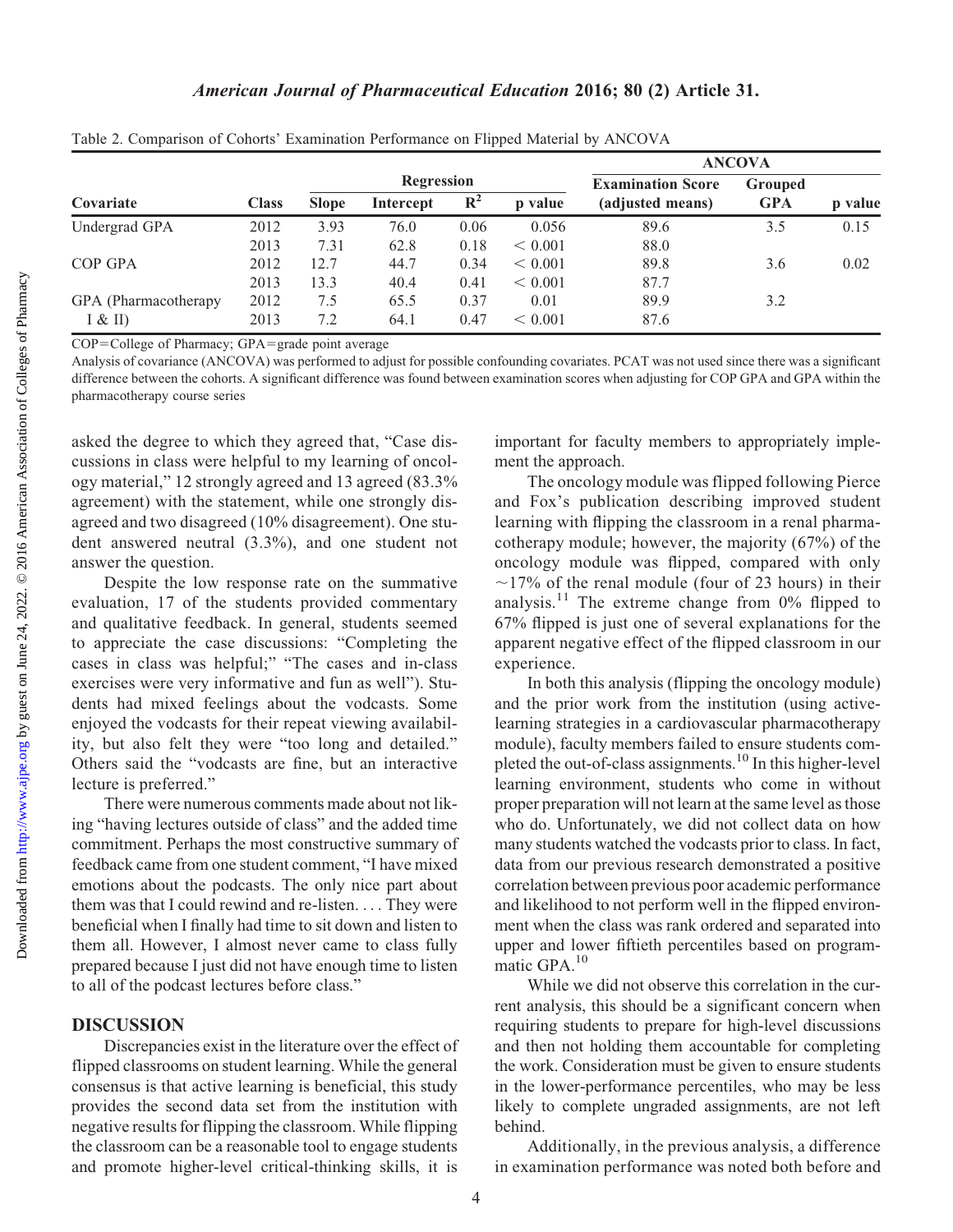Downloaded from

after the ANCOVA; however, in the current analysis, only after accounting for the covariates of COP GPA and pharmacotherapy series GPA did the difference become significant. The 2013 cohort's significantly higher average PCAT score could bias these results. If bias were present, one would expect the 2013 cohort to perform as well or better than the 2012 cohort. However, since the 2013 cohort performed poorer, such bias is not suspected.

Differences that exist between this current analysis and the prior analysis, which could have affected the results, are the course material and instructor. Oncology is generally viewed by many students to be more difficult than cardiovascular material, likely because of the lack of prior exposure to the highly specialized area of oncology. Also a different instructor taught the oncology material than the cardiovascular material without using a consistent standardized approach in the two experiences. In fact, this was being done simultaneously without knowledge between instructors, who only collaborated after the fact.

That the same negative effect was seen on examination score, despite correcting for baseline intellect using the covariates of prior course GPA and prior college GPA, provides strong evidence that flipping the classroom without preclass preparation accountability, while well perceived by the students, may not result in higher performance on examinations.

To maximize resources, vodcasting only "core" material increases the longevity of the media material. This approach can be done with minimal time and cost expenditure if adapting old material and using trial versions of vodcasting or podcasting software. This may be especially true in the area of oncology, which has seen dramatic changes and new drug approvals, especially pertaining to the treatment of metastatic melanoma, prostate, and breast cancers. Subsequent oncology modules have used shorter vodcasts (10 to 15 minutes) over more static material (eg, pathophysiology and presentation of disease, risk factors, burden of disease). These vodcasts were created using Tegrity Campus 2.0 (Tegrity USA, Santa Clara, CA), which was licensed for use campuswide by the university.

Additionally, the latest attempts to use vodcasts in the oncology module have required students to take an electronic quiz via D2L at the beginning of class to hold them accountable for the preclass viewing. This should ensure student preparation for class, which will allow better assessment of flipping the classroom in oncology. Announced quizzes following preclass lecture recordings have been used in successful flipped classroom approaches covering cardiac arrhythmias, with significant

improvements in student examination performance in a therapeutics course.<sup>6</sup>

A renewed appreciation for the interactive lecture format and its cost-benefit ratio has also been considered.<sup>13</sup> Moving forward, achieving the appropriate balance of interactive lecture and facilitated case discussion will be sought by carefully selecting learning objectives that require greater depth of knowledge. For example, learning which breast cancer patient should receive adjuvant chemotherapy requires consideration of many patient and disease state factors, include tumor receptor status, patient age, comorbid conditions, and other risk factors for disease recurrence. This requires an in-depth and nuanced discussion more amenable to a facilitated case-discussion. Conversely, the initial treatment of metastatic prostate cancer is more straightforward and thus conducive to interactive lecture.

### SUMMARY

Flipping the classroom as a technique to promote active-learning approaches in the classroom does not guarantee improved student examination performance. Pharmacy educators considering flipping the classroom should use an "evidence-based" approach when planning flipped classroom experiences. The results of our flipped classroom in an oncology module suggest that the composite of flipping a majority of a module or course at one time, not holding students accountable for out-of-class assignments, and flipping traditionally difficult subject matter does not improve academic performance compared to interactive lecture.

#### **REFERENCES**

1. Tucker B. The flipped classroom. Education Next. 2012;12(1): 82-83.

2. Bishop JL, Verleger MA. The flipped classroom: a survey of the research. In Proceedings of the ASEE Annual Conference & Exposition. 2013;Paper ID No. 6219.

3. Roth MT, Mumper RJ, Singleton SF, et al. A renaissance in pharmacy education the University of North Carolina at Chapel Hill. N C Med J. 2014;75(1):48-52.

4. Critz CM, Knight D. Using the flipped classroom in graduate nursing education. Nurse Educ. 2013;38(5):210-213.

5. McLaughlin JE, Griffin LM, Esserman DA, et al. Pharmacy student engagement, performance, and perception in a flipped satellite classroom. Am J Pharm Educ. 2013;77(9):

Article 196.

6. Wong TH, Ip EJ, Lopes, I, et al. Pharmacy students' performance and perceptions in a flipped teaching pilot on cardiac arrhythmias. Am J Pharm Educ. 2014;78(10):Article 185.

7. Persky AM, Dupuis RE. An eight-year retrospective study in "flipped" pharmacokinetic courses. Am J Pharm Educ. 2014;78(10): Article 190.

8. Accreditation Council for Pharmacy Education. Accreditation standards and guidelines for the professional program in pharmacy